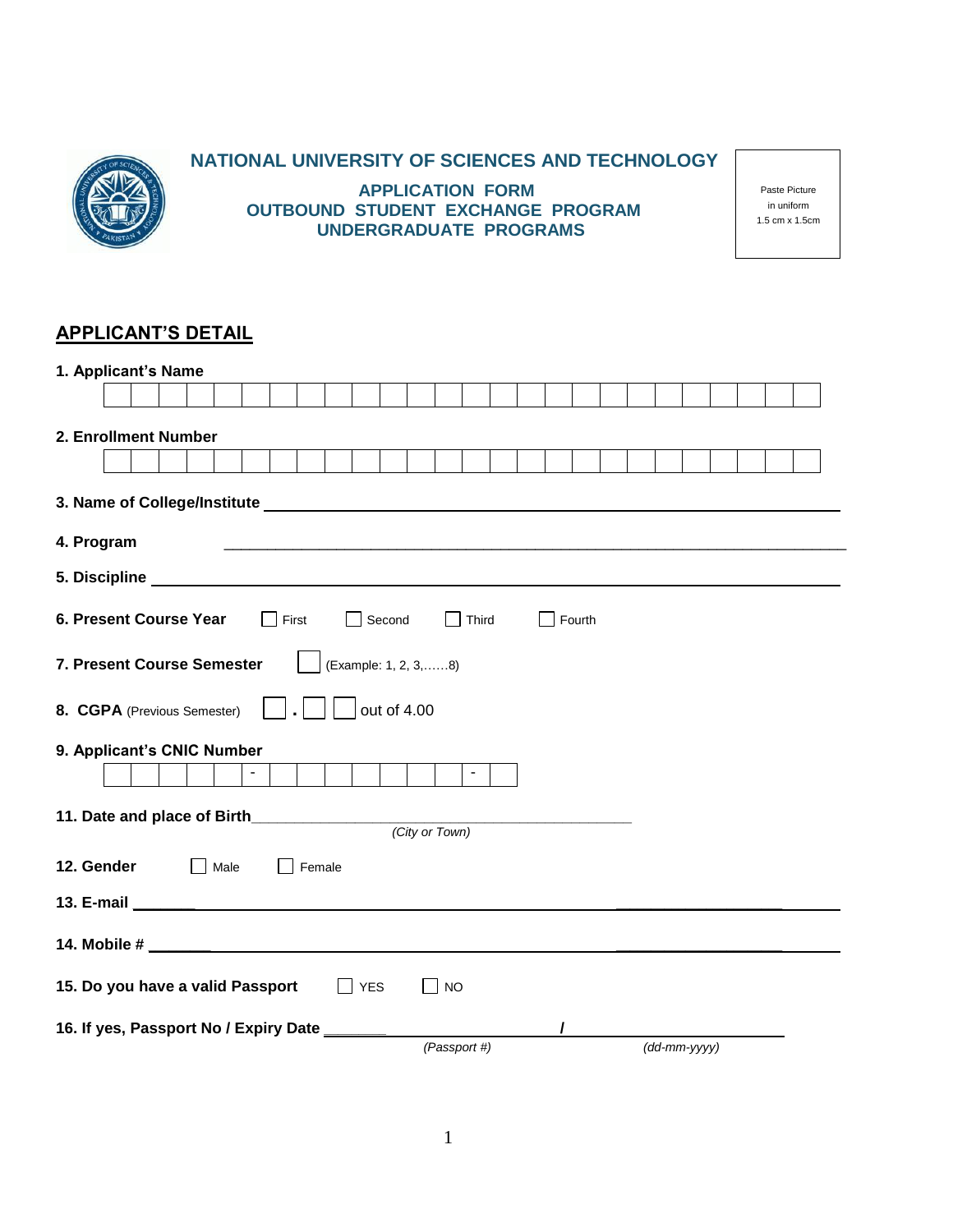**17. Educational Background** Please provide the following data of your past academic.

| Qualification             | <b>Division/Grade</b> | Name of Board | <b>Marks Obtained</b><br>(in %) |
|---------------------------|-----------------------|---------------|---------------------------------|
| Matric/SSC/O-Levels       |                       |               |                                 |
| Intermediate/HSC/A-Levels |                       |               |                                 |

18. TOEFL Testing If you have previously taken the TOEFL examination, please give your score and the date and place where you took the examination. Attach a copy of your score report to the application if available. If selected, you may be required to submit official test results via ETS directly to the programming agency (wherever applicable as per requirement of university/MoU).

| <b>TOEFL Score</b> | Date (dd-mm-yyyy) | Location |  |
|--------------------|-------------------|----------|--|
|                    |                   |          |  |

**19. Other Standardized Testing** If you have taken any standardized tests other than the TOEFL, such as the SAT, ACT, IELTS or other English language proficiency exam, please list them below. Attach a copy of your score report to the application if available (wherever applicable as per requirement of university/MoU).

| est<br>Nam. | Score<br>est | Date<br>-mm-vvvv<br>(dd-r<br>. | าcation |
|-------------|--------------|--------------------------------|---------|
|-------------|--------------|--------------------------------|---------|

### **OUTBOUND EXCHANGE PROGRAM DETAIL**

| 20. Name of Program                                                                   |                                               |             |                                              |                              |                       |
|---------------------------------------------------------------------------------------|-----------------------------------------------|-------------|----------------------------------------------|------------------------------|-----------------------|
|                                                                                       |                                               |             | (As appeared on the Host University Website) |                              |                       |
| 21. Name of Host University/Institution                                               |                                               |             |                                              |                              |                       |
| 22. Program of Study                                                                  | Spring                                        | Fall        | Summer                                       |                              |                       |
| 23. Year of Program Commencement                                                      |                                               | (e.g. 2014) |                                              |                              |                       |
| 24. Application deadline date by the Host University                                  |                                               |             |                                              | $(dd\text{-}mm\text{-}yyyy)$ |                       |
| 25. Program is through                                                                | MoU between the institution & Host University |             |                                              | Student Independent Effort   | Any other arrangement |
| 26. If program is acquired through an MoU / any other arrangements, give brief detail |                                               |             |                                              |                              |                       |
|                                                                                       |                                               |             |                                              |                              |                       |

**27. Details of the Required Courses** Please provide the following data of required courses to be undertaken at the Host University during the exchange program.

| S.No | <b>Courses Offered by the Host University</b> | <b>Course Code</b> | <b>Credit Hours</b><br>(Th-Pr) |
|------|-----------------------------------------------|--------------------|--------------------------------|
|      |                                               |                    |                                |
|      |                                               |                    |                                |
|      |                                               |                    |                                |
|      |                                               |                    |                                |
|      |                                               |                    |                                |
|      |                                               |                    |                                |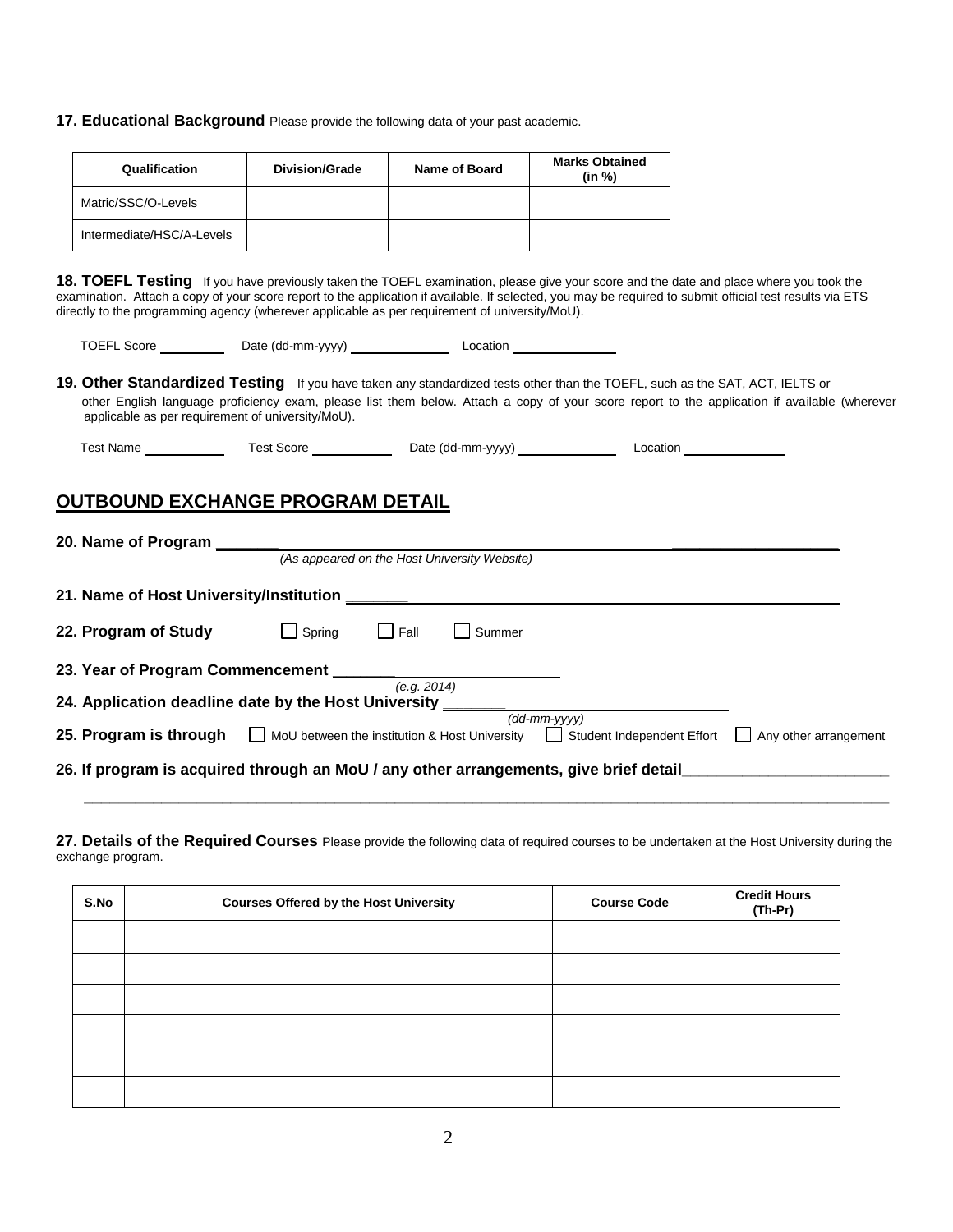28. Details of the Deficient Courses Please provide the following data of all deficient courses to be undertaken at NUST after return from the exchange program.

| S.No | Deficient Courses to be covered at NUST | <b>Course Code</b> | <b>Credit Hours</b><br>(Th-Pr) |
|------|-----------------------------------------|--------------------|--------------------------------|
|      |                                         |                    |                                |
|      |                                         |                    |                                |
|      |                                         |                    |                                |
|      |                                         |                    |                                |
|      |                                         |                    |                                |
|      |                                         |                    |                                |

#### **29. Previously Availed Exchange Program Details**

| a. Have you previously been nominated on a NUST/Government-sponsored Exchange Program?                                                   | Yes  | No |  |
|------------------------------------------------------------------------------------------------------------------------------------------|------|----|--|
| If yes, please complete the following:                                                                                                   |      |    |  |
| Name of Program<br><u> 1980 - Jan James Santan, masjid a shekara ta 1980 a shekara ta 1980 a shekara ta 1980 a shekara ta 1980 a she</u> | Year |    |  |
| <b>Host University</b><br><u> 1989 - Johann Stoff, fransk politik (d. 1989)</u>                                                          |      |    |  |
|                                                                                                                                          |      |    |  |

#### **MISCELLANEOUS INFORMATION**

**30. Non-Academic Activities** Please list all volunteer positions, experience, awards etc in co-curricular activities while studying at NUST.

| <b>Position/Award</b> | <b>Type of Activity</b> |       | <b>Dates of Participation</b><br>MM/YY - MM/YY |
|-----------------------|-------------------------|-------|------------------------------------------------|
|                       |                         | From: | To:                                            |
|                       |                         | From: | To:                                            |

#### **31. Additional Information**

| $\Box$ Yes<br>a. Have you ever been awarded a Major /Minor punishment by the NUST/College Discipline Committee | $\Box$ No |  |  |
|----------------------------------------------------------------------------------------------------------------|-----------|--|--|
|----------------------------------------------------------------------------------------------------------------|-----------|--|--|

 $\mathcal{L}_\text{max} = \frac{1}{2} \sum_{i=1}^{n} \mathcal{L}_i \mathcal{L}_i + \frac{1}{2} \sum_{i=1}^{n} \mathcal{L}_i \mathcal{L}_i + \frac{1}{2} \sum_{i=1}^{n} \mathcal{L}_i \mathcal{L}_i + \frac{1}{2} \sum_{i=1}^{n} \mathcal{L}_i \mathcal{L}_i + \frac{1}{2} \sum_{i=1}^{n} \mathcal{L}_i \mathcal{L}_i + \frac{1}{2} \sum_{i=1}^{n} \mathcal{L}_i \mathcal{L}_i + \frac{1}{2} \sum_{i=1}^{n$ \_\_\_\_\_\_\_\_\_\_\_\_\_\_\_\_\_\_\_\_\_\_\_\_\_\_\_\_\_\_\_\_\_\_\_\_\_\_\_\_\_\_\_\_\_\_\_\_\_\_\_\_\_\_\_\_\_\_\_\_\_\_\_\_\_\_\_\_\_\_\_\_\_\_\_\_\_\_\_\_\_\_\_\_\_\_\_\_\_\_\_\_\_\_\_\_\_\_\_\_\_\_\_\_\_\_\_\_\_\_\_\_\_

If yes, list the date, reason and punishment details: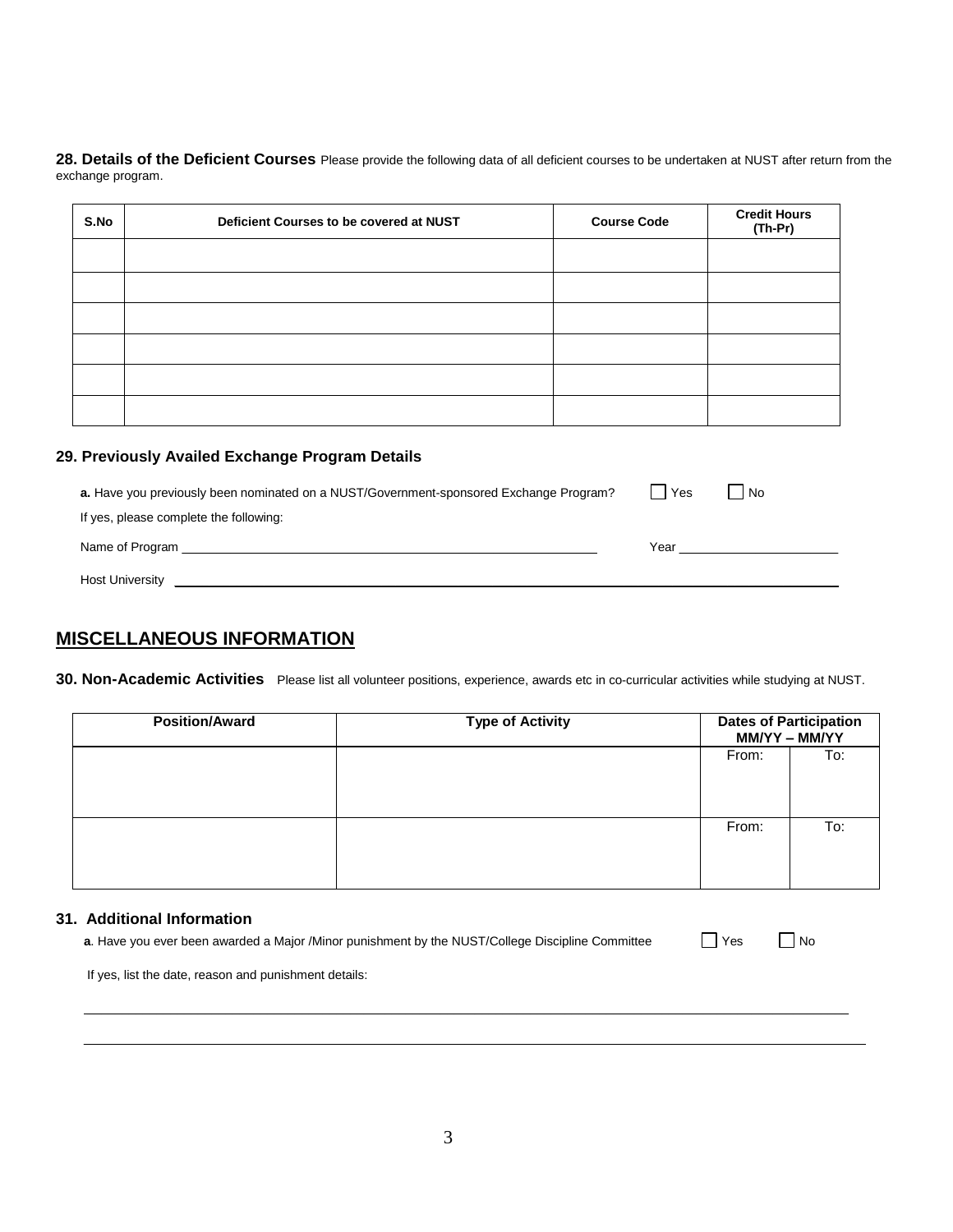**30. Undertaking** (Following undertaking on a Non-Judicial stamp paper worth Rs. 100/- attested by Notary Public)

By my signature, I certify that, to the best of my knowledge, the information provided in my application is accurate and complete. And that I understand that any incorrect information will result in the cancellation of this application. And that I shall bear all the expenses that will incur during exchange program including but not limited to tuition/boarding/lodging/meals/travelling/medical/books/stationery. And that I shall not request NUST or the Host University for provision of any financial assistance. And that I shall join junior batch, if required for completion of BE degree course requirement in accordance with NUST rules in vouge. And that I intend to return to Pakistan upon completion of my studies at the Host University.

| <b>Applicant Signature</b>    | Signature:                                                                                                                                                                           |
|-------------------------------|--------------------------------------------------------------------------------------------------------------------------------------------------------------------------------------|
| <b>Parents Signature</b>      | Signature:<br><u> 1980 - Johann John Stein, markin santa a shekara ta 1980 - An tsa a shekara ta 1980 - An tsa a shekara tsa a</u>                                                   |
| (Recommended/Not Recommended) | HOD Signature:<br>(With Official Seal)<br>Name of Institute:<br><u> 1980 - Johann John Stein, markin santa shekara 1980 - An an tsara 1980 - An an tsara 1980 - An an tsara 1980</u> |
| (Recommended/Not Recommended) | Dean Signature:<br>(With Official Seal)<br>Name of Institute:                                                                                                                        |

Date (mm-dd-yyyy): **\_\_\_\_\_\_\_\_\_**